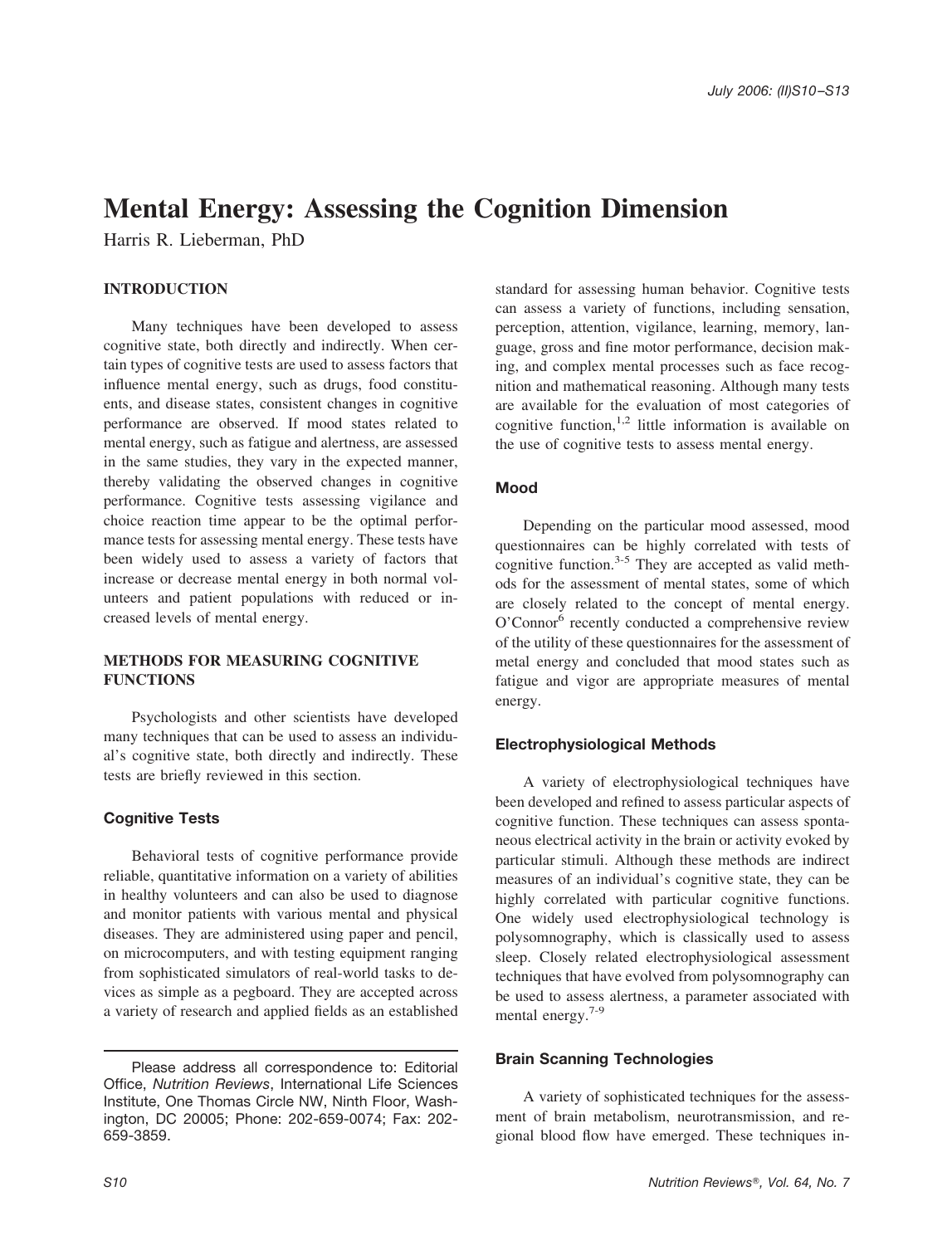clude functional magnetic resonance imaging, singlephoton emission computed tomography, and positron emission tomography scans. These tests assess different aspects of brain function and, in addition to clinical use, are used to explore relationships between cognitive functions and physiological processes. Several of these techniques measure brain metabolic activity, and therefore correspond in some respects to classical measures of physical energy such as calorimetry. However, changes in metabolic activity in the brain are highly specific to particular regions of the brain and are not directly related to the underlying mental processes. In the future, the use of these techniques in combination with cognitive and mood assessment technologies may lead to important advances that define the physiological basis for the concept of mental energy.

# **Ambulatory Monitoring Technologies**

A limitation of cognitive tasks and mood questionnaires is that subjects must stop ongoing activities to participate in the tests. Recently, methods that rely on the increasing sophistication and miniaturization of electronic technology to monitor subjects as they continuously engage in their typical daily activities have emerged.10 The most widely used of these methods is the activity monitor or actigraph, a device that is worn on the wrist or waist and can record and store data for many days. Actigraphs assess the physical activity associated with patterns of rest and activity on a minute-by-minute basis and can be used to estimate the duration and fragmentation of sleep.10 Although activity monitors do not provide precise information on subjects' cognitive state, they do provide continuous, quantitative information on their physical activity. $11$  The capabilities of these monitors— especially their ability to measure sleep and circadian rhythms of rest and activity indirectly make them potentially useful in studies of mental energy.10,12-14

Ambulatory devices that assess cognitive performance or mood continuously and automatically throughout the day are of greater utility. A device worn on the wrist that assesses self-reported mood state and activity several times a day for many days is available (MiniMitter Co., Inc., Bend, OR, USA). A wrist-worn ambulatory monitor that measures behavioral parameters such as vigilance and reaction time, as well as activity, has also been developed.15,16 These monitors have been used to assess the effects of frequent doses of a carbohydratecontaining beverage (energy supplementation) on cognitive performance in soldiers engaged in intense physical activity in a field exercise conducted over 10 hours. They established that the soldiers receiving carbohydrate supplements had significantly improved vigilance and reaction times compared with those receiving a placebo beverage. A standard mood questionnaire (Profile of Moods State, or POMS) administered periodically during the study documented reduced fatigue in volunteers receiving the carbohydrate supplement compared with placebo-treated volunteers.

#### **Peripheral Markers of Mental Energy**

To date, no peripheral marker of mental energy in healthy individuals has been identified. A variety of sources could potentially provide such markers, including plasma, saliva, urine, interstitial fluid, and breath. It is clear that in disease states or in studies in which abnormal physiological conditions are artificially generated, factors such as plasma glucose levels are related to perceived fatigue and, presumably, mental energy. Glucose, the principal substrate for brain metabolism, is under tight homeostatic control, so levels in healthy, non-exercising individuals will not generally reach the low levels associated with impaired cognitive performance, including reduced alertness and increased fatigue. However, these signs can be observed in individuals with diabetes or in healthy individuals who are given insulin to artificially lower their plasma glucose levels.17-19 Decrements in cognitive performance have also been observed in individuals engaged in sustained aerobic physical activity.20

Other metabolic factors can also be related to cognitive status under certain conditions. For example, high levels of cortisol are released under stressful conditions and are associated with impaired cognitive performance.<sup>21</sup> Melatonin, which humans release at night when they are in a dark environment, is associated with increased sleepiness and impaired performance.<sup>22–26</sup> A recent review by Lieberman et al. $^{27}$  discusses some of the issues regarding metabolic markers of cognitive function.

#### **MENTAL ENERGY AND COGNITIVE PERFORMANCE**

Although many tests for assessing human cognitive functions exist, only a few of these functions relate directly to mental energy. Furthermore, the alertness or mental energy of the subject influences the results of most cognitive tests; such effects are usually a secondary consequence of altered attentiveness and do not suggest a direct relationship between mental energy and a particular cognitive function. For example, the effects of moderate doses of caffeine on rested individuals are limited to functions such as vigilance and reaction time, and not to complex cognitive abilities such as learning,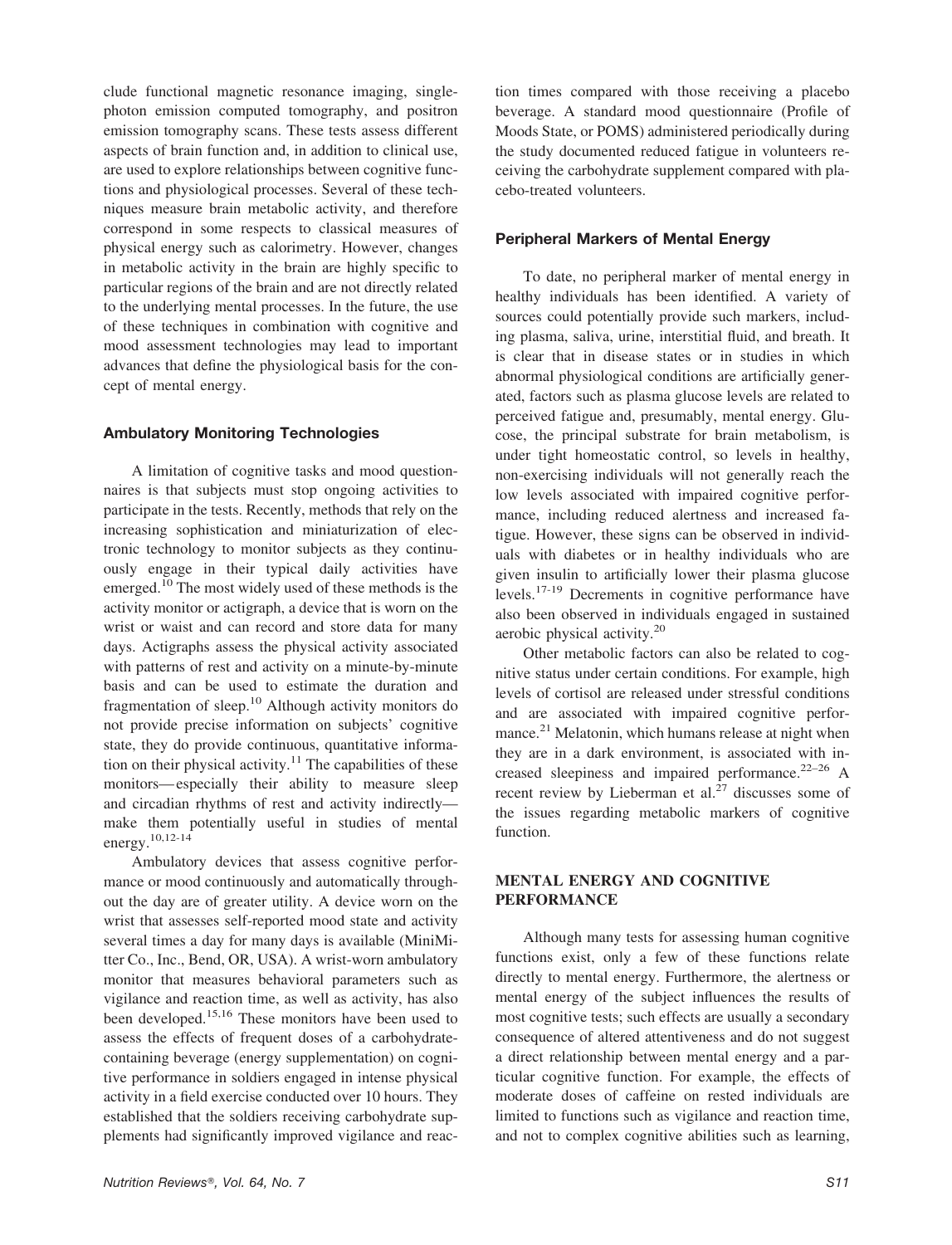memory, or complex information processing.<sup>28-33</sup> However, when subjects are sleep deprived, the effects of caffeine generalize to many other cognitive functions, including learning, memory, and complex information processing.32,34 –36 These extensive effects of caffeine on sleep-deprived volunteers are probably a secondary consequence of the improved ability of the subject to maintain attention to the task.<sup>35</sup>

In a recent review, Lieberman<sup>27</sup> drew from a wide variety of experimental and clinical research studies to determine which cognitive tasks can be used to assess energy and fatigue in populations of healthy subjects and patients with different diseases or conditions. Consistent associations between cognitive tasks and energy-related mood states were of particular importance in arriving at definitive conclusions, because such associations crossvalidate the construct of mental energy as it is applied to cognitive performance.

The diverse literature on treatments that modify mental energy provided clear guidance as to optimal cognitive tasks for measuring this factor. Of particular value were parametric studies on sleep loss, hypnotics, and stimulants. Studies of caffeine and melatonin which have discrete but opposite effects on mental energy apparently without affecting other cognitive functions—provided especially useful insight regarding optimal tests to assess mental energy. Carefully selected reaction time tasks (especially those assessing choice reaction time) and vigilance tasks consistently detected changes in mental energy.

When employed in well-designed studies, these tests detected even modest effects of a variety of parameters that increase and decrease alertness. Measurable changes in vigilance and choice reaction time were observed with the following conditions: 1) administration of low doses of hypnotic drugs/dietary supplements such as diphenhydramine and melatonin; 2) treatment with a variety of stimulants including low doses of caffeine; 3) a single night of disrupted sleep or a few hours of chronic sleep loss; and 4) various diseases that lower mental energy, such as chronic fatigue syndrome, Parkinson's disease, and depression.

At least four tests of vigilance and choice reaction time have been used effectively to detect changes in mental energy in multiple studies: the Psychomotor Vigilance Test,  $37,38$  the Wilkinson four-choice visual reaction time test,  $3,24,39$  the Wilkinson Auditory Vigilance test,  $24,28,29,38$  and the Scanning Visual Vigilance test.36,40,41 A variation on the Wilkinson Auditory Vigilance test is particularly sensitive to experimental treatments that both raise and lower an individual's levels of mental energy, including low doses of melatonin and caffeine. $23-25,29$ 

# **SUMMARY**

The cognitive dimension of mental energy can be assessed by tests of vigilance and choice reaction time. These behaviors are relatively simple cognitive functions and can be measured with precision and reliability if carefully designed and implemented tests are used. Because the concept of mental energy is still evolving, the selection of appropriate tests to assess it must be tentative. However, vigilance and choice reaction time seem to have the necessary psychometric properties for assessing mental energy, including construct, predictive content, and face validity. Tests of reaction time and vigilance are correlated with questionnaires that measure mood states corresponding to mental energy—such as sleepiness, fatigue, and alertness—in the expected manner and are of approximately equivalent sensitivity.

# **REFERENCES**

- 1. Wetherell A. Performance tests. Environ Health Perspect. 1996;104(suppl 2):247–273.
- 2. Gawron VJ. *Human Performance Measures Handbook*. Hillsdale, NJ: Lawrence Erlbaum Associates; 2000.
- 3. Glenville M, Broughton RJ, Wing AM, Wilkinson RT. Effects of sleep deprivation on short duration performance measures compared to the Wilkinson auditory vigilance task. Sleep. 1978; Winter; 1(2):169 – 176.
- 4. Nicholson AN, Stone BM. Antihistamines: impaired performance and the tendency to sleep. Eur J Clin Pharmacol. 1986;30:27–32.
- 5. Bolmont B, Thullier F, Abraini JH. Relationships between mood states and performances in reaction time, psychomotor ability, and mental efficiency during a 31-day gradual decompression in a hypobaric chamber from sea level to 8848 m equivalent altitude. Physiol Behav. 2000;71:469 – 476.
- 6. O'Connor PJ. An evaluation of the four most commonly used measures of the moods of energy and fatigue (submitted for publication).
- 7. Carskadon MA, Dement WC. Cumulative effects of sleep restriction on daytime sleepiness. Psychophysiology. 1981;18:107–113.
- 8. Curran HV, Pooviboonsuk P, Dalton JA, Lader MH. Differentiating the effects of centrally acting drugs on arousal and memory: an event-related potential study of scopolamine, lorazepam and diphenhydramine. Psychopharmacology (Berl). 1998;135:27–36.
- 9. Kaseda Y, Jiang C, Kurokawa K, Mimori Y, Nakamura S. Objective evaluation of fatigue by eventrelated potentials. J Neurol Sci. 1998;158:96 –100.
- 10. Tryon WW. *Activity Measurement in Psychology and Medicine*. New York: Plenum Press; 1991.
- 11. Patterson SM, Krantz DS, Montgomery LC, Deuster PA, Hedges SM, Nebel LE. Automated physical activity monitoring: validation and comparison with physiological and self-report measures. Psychophysiology. 1993;30:296 –305.
- 12. Lieberman HR, Wurtman JJ, Teicher MH. Circadian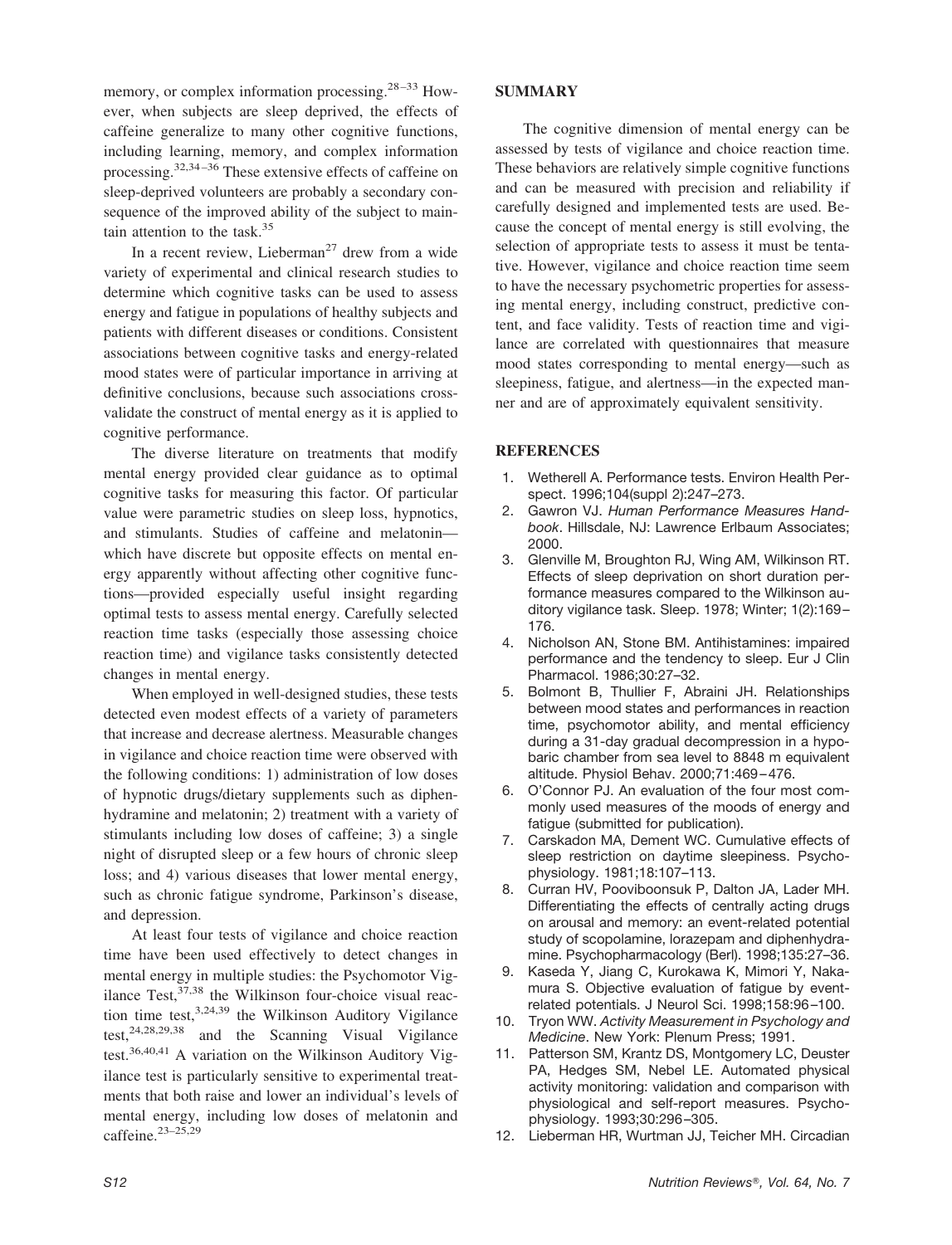rhythms of activity in healthy young and elderly humans. Neurobiol Aging. 1989;10:259 –265.

- 13. Lieberman HR, Wurtman JJ, Teicher MH. Aging, nutrient choice, activity, and behavioral responses to nutrients. Ann N Y Acad Sci. 1989;561:196 –208.
- 14. Brown AC, Smolensky MH, D'Alonzo GE, Redman DP. Actigraphy: a means of assessing circadian patterns in human activity. Chronobiol Int. 1990;7: 125–133.
- 15. Lieberman H, Coffey B. New Techniques for Assessment of Mental Performance in the Field *in* Emerging Technologies for Nutrition Research: Potential for Assessing Military Performance Capability (1997), Institute of Medicine (IOM).
- 16. Lieberman H, Coffey B. Preliminary Finding from a New Device for Monitoring Performance and Environmental Factors in the Field (2000), US Army Research Institute of Environmental Medicine, Nathick, MA.
- 17. Strachan MW, Deary IJ, Ewing FM, Ferguson SS, Young MJ, Frier BM. Acute hypoglycemia impairs the functioning of the central but not peripheral nervous system. Physiol Behav. 2001;72:83–92.
- 18. Strachan MW, Ewing FM, Frier BM, McCrimmon RJ, Deary IJ. Effects of acute hypoglycaemia on auditory information processing in adults with type I diabetes. Diabetologia. 2003;46:97–105.
- 19. Sommerfield AJ, Deary IJ, McAulay V, Frier BM. Moderate hypoglycemia impairs multiple memory functions in healthy adults. Neuropsychology. 2003; 17:125–132.
- 20. Lieberman HR, Falco CM, Slade SS. Carbohydrate administration during a day of sustained aerobic activity improves vigilance, as assessed by a novel ambulatory monitoring device, and mood. Am J Clin Nutr. 2002;76:120 –127.
- 21. Jameison K, Dinan TG. Glucocorticoids and cognitive function: from physiology to pathophysiology. Hum Psychopharmacol. 2001;16:293–302.
- 22. Lieberman HR, Waldhauser F, Garfield G, Lynch HJ, Wurtman RJ. Effects of melatonin on human mood and performance. Brain Res. 1984;323:201–207.
- 23. Dollins AB, Lynch HJ, Wurtman RJ, Deng MH, Kischka KU, Gleason RE, Lieberman HR. Effect of pharmacological daytime doses of melatonin on human mood and performance. Psychopharmacology (Berl). 1993;112:490 – 496.
- 24. Dollins AB, Lynch HJ, Wurtman RJ, Deng MH, Lieberman HR. Effects of illumination on human nocturnal serum melatonin levels and performance. Physiol Behav. 1993;53:153–160.
- 25. Dollins AB, Zhdanova IV, Wurtman RJ, Lynch HJ, Deng MH. Effect of inducing nocturnal serum melatonin concentrations in daytime on sleep, mood, body temperature, and performance. Proc Natl Acad Sci U S A. 1994;91:1824 –1828.
- 26. Herxheimer A, Petrie KJ. Melatonin for preventing and treating jet lag. Cochrane Database Syst Rev. 2001;(1):CD001520.
- 27. Lieberman HR, Kellogg MD, Bathalon GP. Circulating plasma markers of cognitive status. In: *Proceedings of a Conference on Metabolic Monitoring Technologies for Military Field Applications*. Washington, DC: National Academies Press (in press).
- 28. Lieberman HR, Wurtman RJ, Emde GG, Coviella IL. The effects of caffeine and aspirin on mood and performance. J Clin Psychopharmacol. 1987;7:315– 320.
- 29. Lieberman HR, Wurtman RJ, Emde GG, Roberts C, Coviella IL. The effects of low doses of caffeine on human performance and mood. Psychopharmacology (Berl). 1987;92:308 –312.
- 30. Amendola CA, Gabrieli JDE, Lieberman HR. Caffeine's effects on performance and mood are independent of age and gender. Nutr Neurosci. 1998;1: 269 –280.
- 31. Smith A, Clark R, Gallagher J. Breakfast cereal and caffeinated coffee: effects on working memory, attention, mood, and cardiovascular function. Physiol Behav. 1999;67 :9 –17.
- 32. Smith A. Effects of caffeine on human behavior. Food Chem Toxicol. 2002;40:1243–1255.
- 33. Lieberman HR. Nutrition, brain function and cognitive performance. Appetite. 2003;40:245–254.
- 34. Penetar et al., 1994
- 35. Lieberman HR, Tharion WJ, Shukitt-Hale B, Speckman KL, Tulley R. Effects of caffeine, sleep loss, and stress on cognitive performance and mood during U.S. Navy SEAL training. Sea-Air-Land. Psychopharmacology (Berl). 2002;164:250 –261.
- 36. Magill RA, Waters WF, Bray GA, et al. Effects of tyrosine, phentermine, caffeine D-amphetamine, and placebo on cognitive and motor performance deficits during sleep deprivation. Nutr Neurosci. 2003;6:237–246.
- 37. Dinges DF, Powell JW. Microcomputer analyses of performance on a portable, simple, visual RT task during sustained operations. Behav Res Meth Instr Comput. 1985;17:652– 655.
- 38. Belenky G, Wesensten NJ, Thorne DR, et al. Patterns of performance degradation and restoration during sleep restriction and subsequent recovery: a sleep dose-response study. J Sleep Res. 2003;12:  $1 - 12.$
- 39. Wilkinson RT, Houghton D. Field test of arousal: a portable reaction timer with data storage. Hum Factors. 1982;24:487– 493.
- 40. Fine BJ, Kobrick JL, Lieberman HR, Riley RH, Marlowe B, Tharion WJ. Effects of caffeine or diphenhydramine on visual vigilance. Psychopharmacology (Berl). 1994;114:233–238.
- 41. Lieberman HR, Coffey BP, Kobrick J. A vigilance task sensitive to the effects of stimulants, hypnotics and environmental stress—the Scanning Visual Vigilance test. Behav Res Meth Instr Comput. 1998;30: 416 – 422.